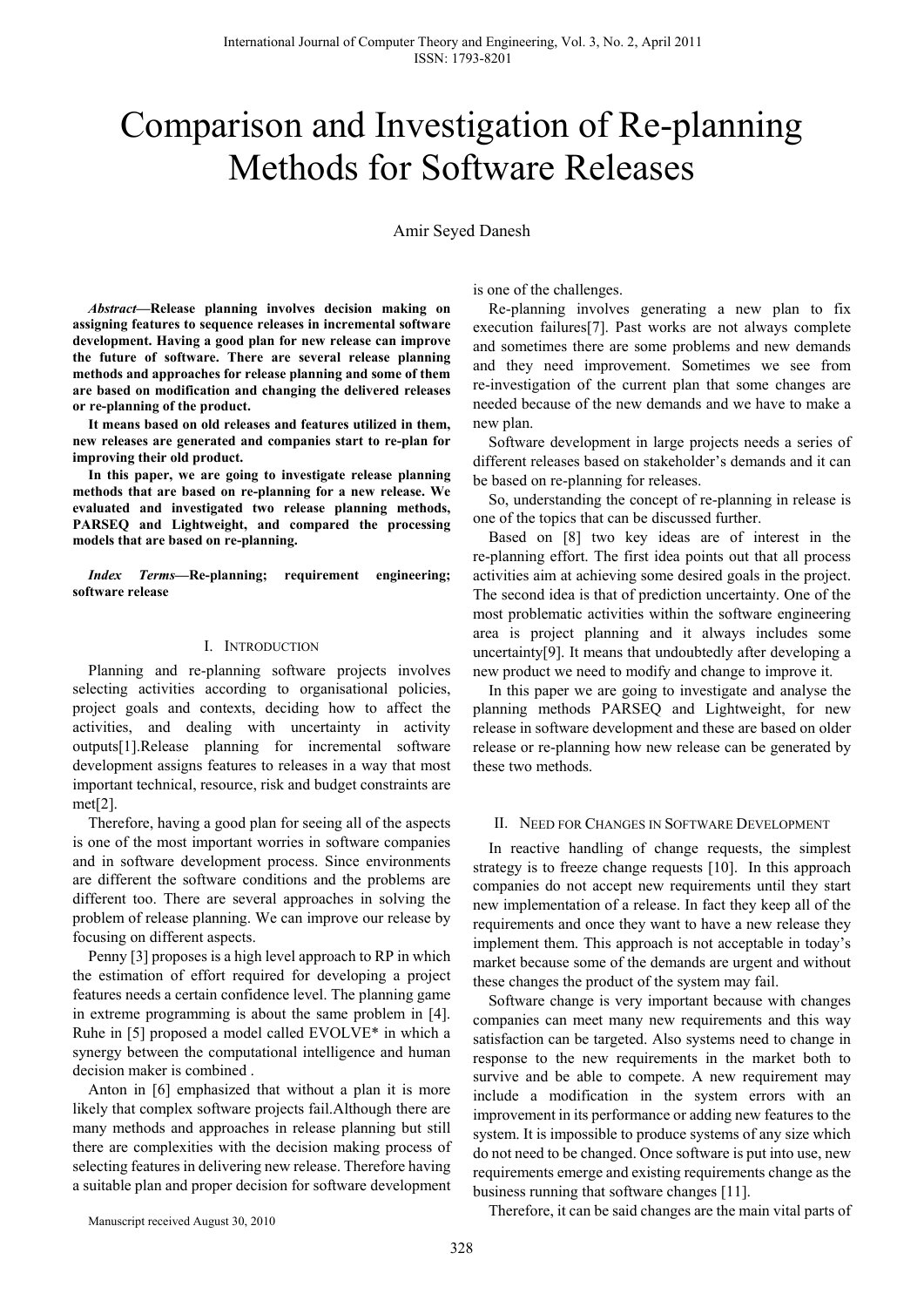software and having a software without changes is impossible. Many studies have been done on the importance of categorizing changes to define processes for each category.

Harker and Eason [12] proposed a classification to distinguish between stable and volatile features (emergent, consequential, mutable, adaptive and migration).

Then, different scenarios were identified, and for each scenario the authors defined: a goal to be achieved, strategy to be adopted, metric to be used and failure mode to be avoided [13].there are a number of different strategies for software change that can be include Software maintenance, Architectural improvements .Changes for a software system not only are important but also essential to be able to compensate for the shortcomings in the older products.

All of this means that, after delivery, software systems always evolve in response to demands for change, and without investigation of new changes the system cannot be complete and to create optimal release the question is what should be changed and when ?

## III. METHODS FOR RE-PLANNING SOFTWARE RELEASES

Although there are several methods for release planning but here we are going to investigate and understand release methods that are based on re-planning, PARSEQ and Lightweight. This paper is an investigation of the process model of these two methods that are very useful

## *A. Parseq Method*

The idea behind PRSEQ method was first introduced by Karlsson in [14]based on retrospective analysis.A retrospective analysis is a way to look back at events that have occurred and project managers use that to increase the efficiency of projects. The retrospective analysis is acknowledged as an important means for software process improvement [15]. In this method, requirements are analyzed again to select the best solutions for creating more efficient releases in future. This means the aim of the method is to find improvements for the release planning. This method is done by a systematic analysis of requirements in previous releases; that is why the investigation of the older releases is important.

The method uses the requirements database as input and assumes that all the requirements either implemented or not are available in the database. Each step in PARSEQ is divided into four steps [14] as shown in Fig 1.



Figure 1: PARSEQ method Activities[14]

## *Step 1: Requirements sampling*

Some requirements are selected from the database to be studied. Some of them are selected in the coming release, and

the rest will be postponed to the following releases. The purpose of the sampling is to compose a reasonably small but representative sub-set of requirements, since the complete database may be too large to be investigated in the post-release analysis [15].

The requirements sampling can be performed in a number of ways, such as concentrating on a special market segment or on a different part of the product or on particularly difficult decisions [14].

The output of the requirements sampling is the number of requirements that need to be reinvestigated.

## *Step2: Re-estimation of cost and value*

In this step, sample requirements taken from the first step are used as the input to estimate their cost and value or the other aspects. By using, for example, a cost-value prioritisation approach, it is possible to see the trade-off of the value to the users and the cost of development in a so called cost-value diagram [16]. To do so, as it was visible in the tool itself, prioritization is redone.

In this stage, there are three techniques used for prioritization (figure 1), AHP, planning game and 100 techniques. For example The planning game is a technique that used to prioritize the work based on three requirements categories (high, medium, and low).

## *Step3: Root cause analysis*

The purpose of the root cause analyses is to understand on what grounds release-planning decisions were made [14].In this step, discussing the previous releases and decisions can show which decisions have been right or wrong. Actually, in this step the diagram that is made of selected aspects is analyzed. By discussing different areas of the diagram, we can decide which requirements can be implemented in the first release, which ones should be considered in the next releases, and which ones do not need to be implemented at all. Two questions that can be asked in this step are why these requirements are implemented too early or why they are not implemented yet.

## *Step4: Elicitation of improvements*

The output of the root cause analysis step is used in this step for elicitation of improvement proposal. This step is more on understanding the strengths and weaknesses of a selection of requirements for each release.

A number of questions can assist to keep focus on improvement possibilities [14]. First, how we can improve our decision-making. Next question is what is needed to make a better decision. Changes which can be made to the current practices to improve requirements selection in the future is another question to be discussed.

# *B. Lightweight Method*

Lightweight re-planning was first introduced by AlBourae in [17] and emphasized on re-planning by adding new features. In this method they assume they have implemented features and need to add new features to improve their software or product.

In fact, in the process model old features are compared with newly added ones by using Analytical hierarchy process.

In Incremental software development changes are very important and new change requests arrive during the process.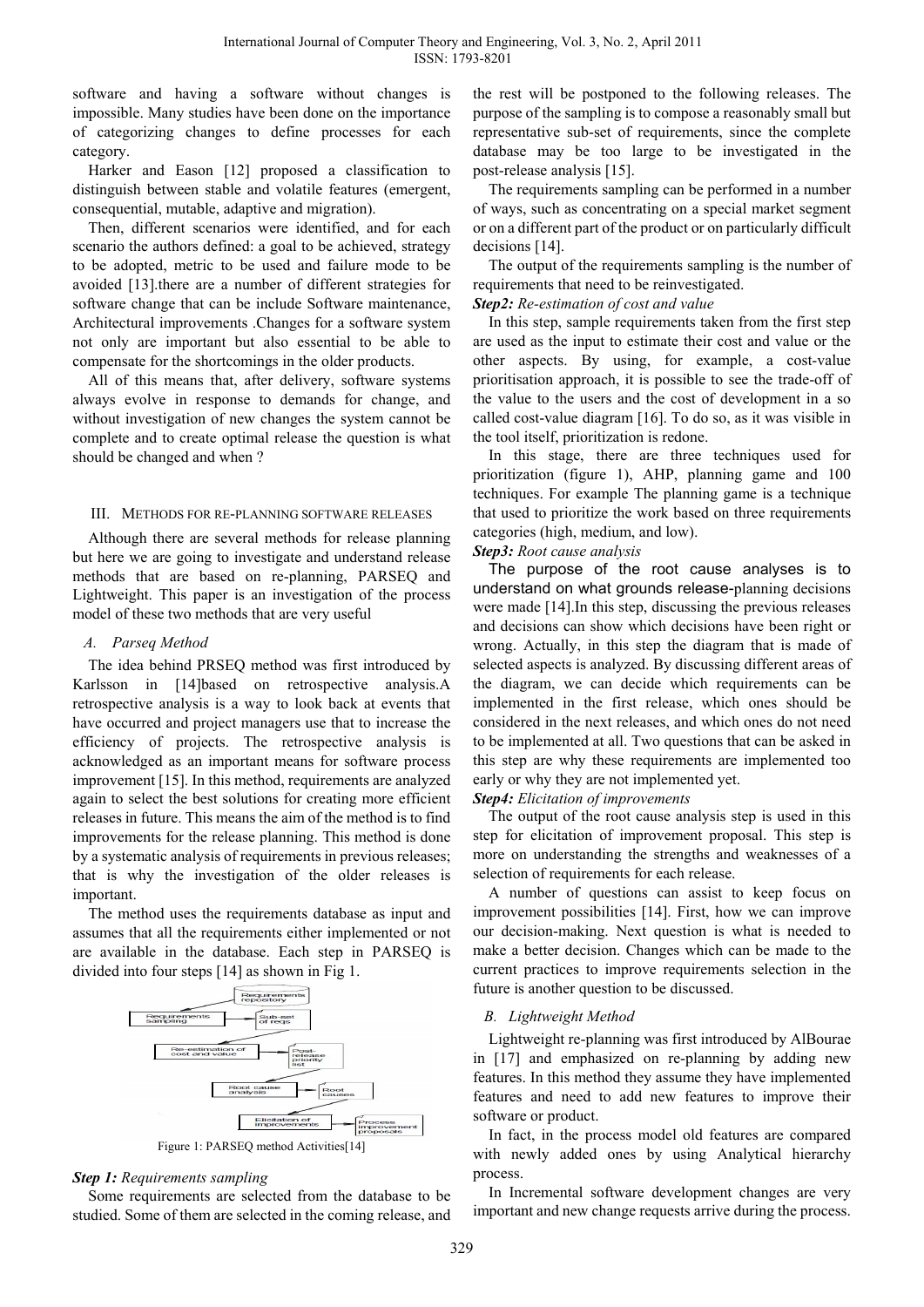These changes imply the modification of some features or the addition of new ones.

The main goal of the proposed Lightweight Re-plan model is to develop a new product plan that achieves higher stakeholder satisfaction given a limited capacity of time and resources[17]. The Lightweight character reflects the fact that re-planning consumes a considerable amount of the Product Manager's time and effort [18].

Figure 2 shows a lightweight re-plan process model that is describing main release re-planning activities and their input and output.

In this model three main roles are considered, including: *Product manager*, who is responsible for the whole development process; *Stakeholders*, which include any team member who are concerned with the product development; and *the supporting environment*, which facilitates the achievement of the processes goals.



Figure 2: lightweight method Activities[17]

This method includes five steps that are designed as following[17]:

## *1) New features*

When the developments are going to start, the new features must be selected for impemlation. The change requests received are added to the old sets of features and directed to be categorized by the feature categorization process.

A set of features that were assigned F(i)= (*f1, f2, .., fn*)

New added features ∆F (i) = (*fn+1, fn+2 …, fn+m*)

We have to re-schedule the next release to be delivered.

## *2) Feature categorization:*

When a new feature is going to be investigated for next release based on Higgins's et al work [19], change requests should be categorized to avoid duplicated features. So, the needs for categorization of features in this step must be performed.

# *3) Stakeholder's voting*

Stakeholders are people that are effective in development process. They include different levels such as managers, developers or end users. In the previous release planning process, the relative weight of importance of the stakeholders are considered in an objective function to maximize their preferences. Available resource constraints are also observed in this process. In [12] you can learn more about the process and how it is conducted.

## *4) Resource estimation:*

The aim is to determine the likely usage of effort and Time for each feature for the next release and the main goal is to maintain the effort and time available as we re-plan so that the new re-planned release does not exceed the capacity available.

## *5) The Analytical Hierarchy Process (AHP)*

Analytical Hierarchy Process (AHP) is a prioritization method based on [20]. In this step, after elicitation of experts' preferences in a formalized manner, we use a pair-wise comparison technique.

## IV. ANALYSING THE METHODS

From the studies done on these methods and the analysis of the processing models, first we must know that changes are needed as part of process improvement and when a new release is created in order to consider the changes .

As you have seen before, the frist model of release planing that is based on re-planing was PARSEQ that is based on going back and re-invasgtaion and re-estimation of requimensts. It means this kind of re-planing is based on re-estimation of the database of requiements that are waiting for implementation.

As you see in the figure 3 there are three prioritization approaches was utilized in this method. After selecting the target requirements it needs to be prioritized. For each approach you can select your aspect and for sample value, cost and risk is shown

| Help                 |                |           |
|----------------------|----------------|-----------|
| <b>Planning Game</b> | Value          |           |
|                      | Cost           | <b>Ok</b> |
| Pair-Wise Comp.      | Risk           |           |
|                      | $\overline{a}$ | Cancel    |
| \$100 Technique      |                |           |

Figure 3: requirements priotization in PARSEQ

After applying the appropriate prioritization approach, the system should come out with a reasonable solution. For example, it would be recommended to implement feasture2 within release 3 as it is not necessary (in that specific time).

In the Lightweight method, the main goal is to study all the system's new features and estimate all these features in order to add them to the final product. However, in this method, we need first to have software with fully implemented features, and we improve our software by adding some new features based on new received requirements. The improvement of the release depends on the stakeholders' satisfaction; therefore we need to investigate all the new requirements based on the stakeholders voting in order to re-estimate the new features .AHP is the only prioritization technique that is used in this method. In this method, time and effort estimation is very important for the re-planning process. On the other hand, the PARSEQ recommended list of solutions that can help software developers to improve their undertaken release. These solutions come by using three different prioritization techniques as mentioned earlier.